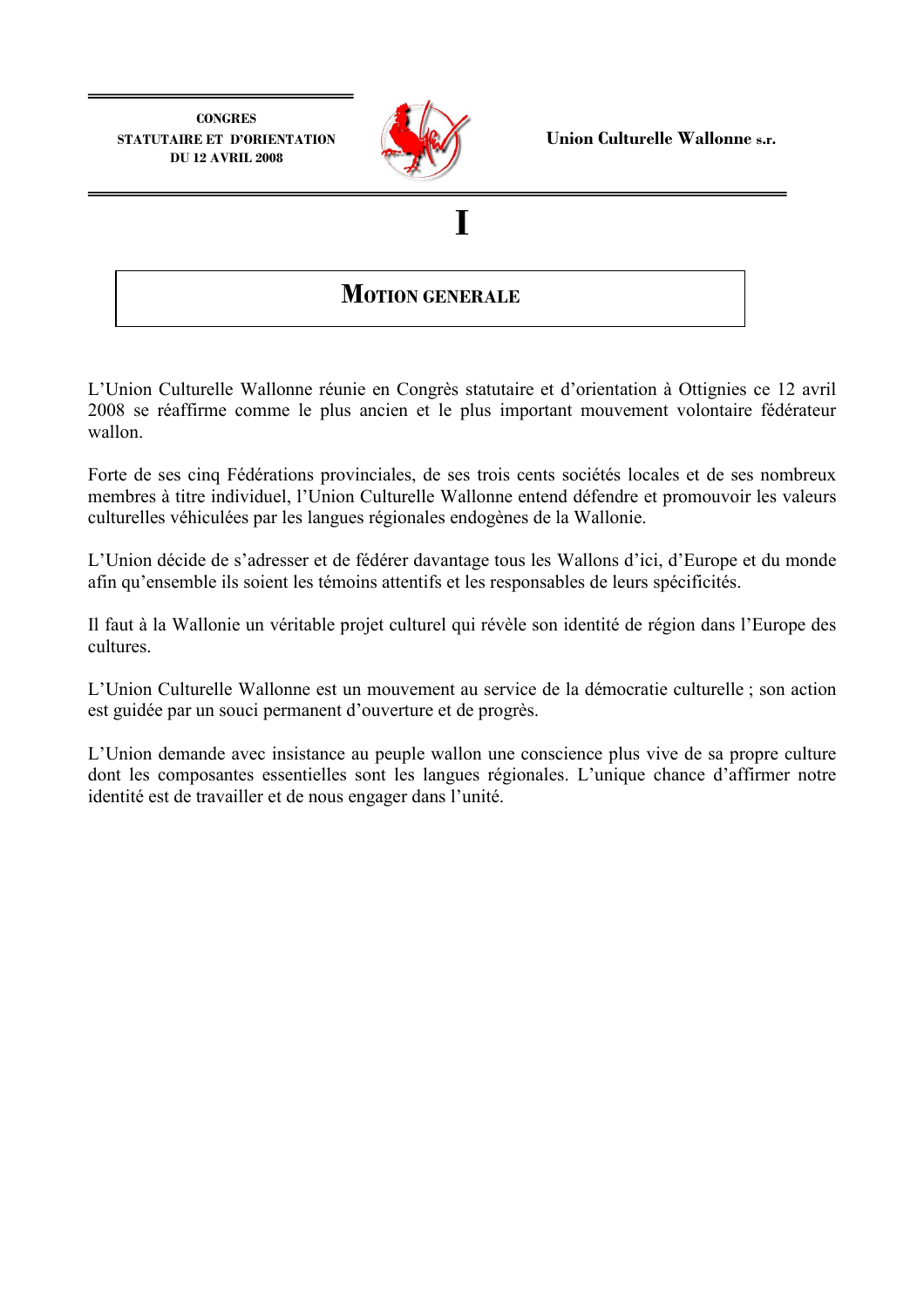

# $\mathbf{H}$

### **MOTION** RELATIVE AU CONSEIL DES LANGUES REGIONALES ENDOGENES DE LA COMMUNAUTE FRANCAISE DE BELGIOUE

### s'appuyant

sur le décret de la Communauté française de Belgique du 14 décembre 1990 relatif à la protection de la promotion des langues régionales endogènes;

### L'Union Culturelle Wallonne, réunie en Congrès statutaire et d'orientation ce 12 avril, à Ottignies

### recommande

La poursuite de la politique d'aide à l'édition entreprise par ledit conseil;

### réclame

une augmentation des budgets consacrés aux langues régionales qui tienne compte au moins de l'inflation :

### requiert

un élargissement des activités dudit Conseil en vue de l'instauration d'une politique globale de mise en valeur des langues régionales;

### exige

la réactivation des démarches entreprises par ledit Conseil pour l'intégration des cultures et des langues régionales dans l'enseignement et dans les médias qui révélent de la Communauté Wallonie-Bruxelles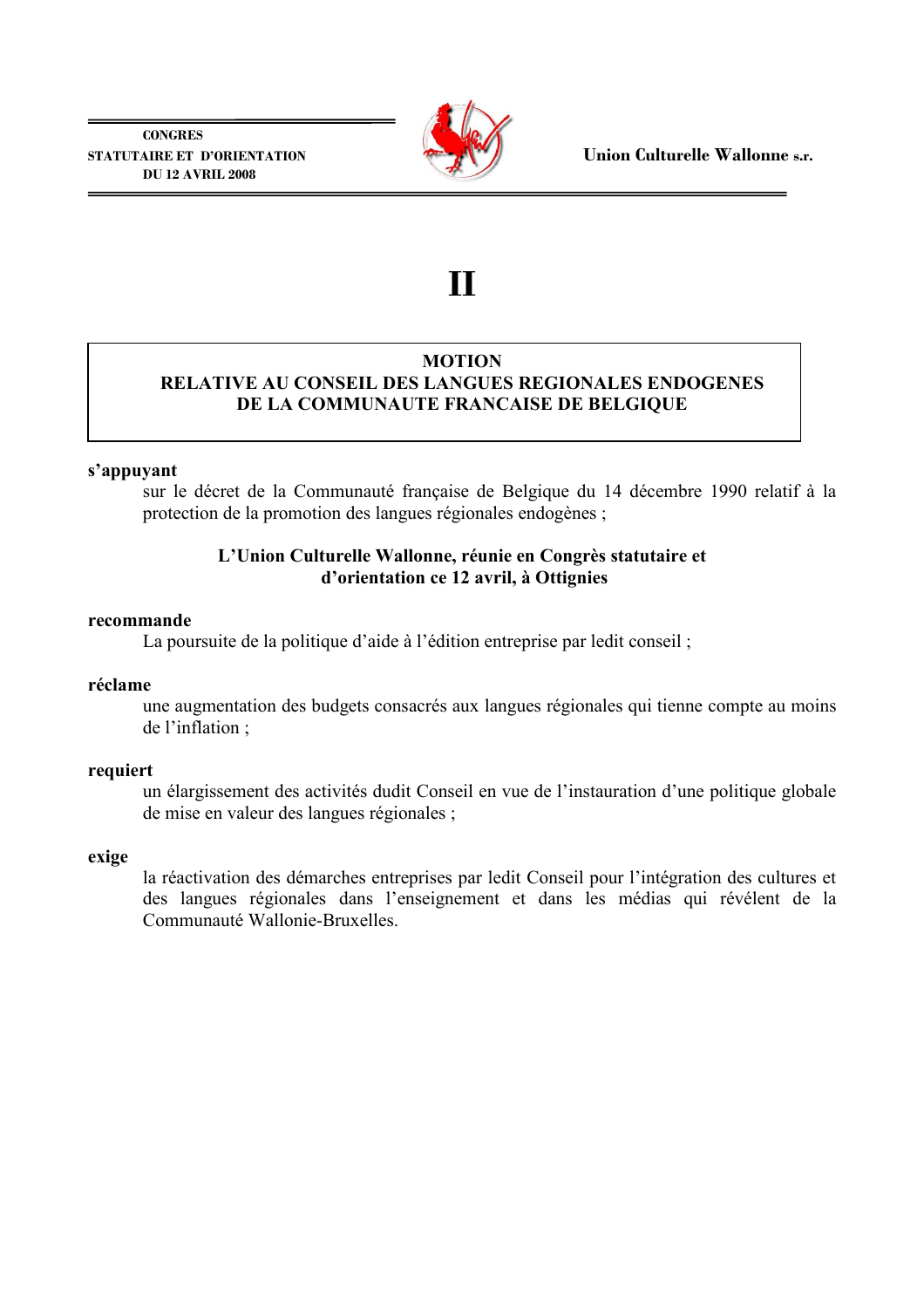

## ШI

### **MOTION** RELATIVE A LA SIGNATURE PUIS A LA RATIFICATION PAR LA BELGIQUE DE LA **CHARTE EUROPEENNE DES LANGUES REGIONALES OU MINORITAIRES**

### considérant

que le décret de la Communauté française de Belgique du 14 décembre 1990 relatif à la protection et à la promotion des langues régionales endogènes est en parfaite concordance avec la charte européenne des Langues régionales ou minoritaires :

### qappelant

que le Conseil des Langues régionales de la Communauté française de Belgique a fait connaître à de multiples reprises son souhait de voir cette Charte signée et ratifiée par la Belgique, que ce Conseil a fait depuis longtemps des propositions concrètes en ce sens au Gouvernement fédéral et que de nombreux pays de l'Union Européenne ont signé cette Charte et l'ont ratifiée à ce jour, remplissant ainsi les conditions d'une entrée en vigueur dudit document;

### signalant

que le Conseil international de la langue française a voté une motion par laquelle il souhaite que tous les pays francophones concernés signent puis ratifient cette Charte;

### l'Union Culturelle Wallonne, réunie en Congrès statutaire et d'orientation ce 12 avril 2008, à Ottignies

### requiert

la signature puis la ratification par la Belgique de la Charte européenne des Langues régionales ou minoritaires ;

### réclame

une intervention de la Communauté Wallonie-Bruxelles en ce sens auprès des autorités fédérales, afin de voir concrétiser ainsi sa dernière déclaration gouvernementale sur ce sujet.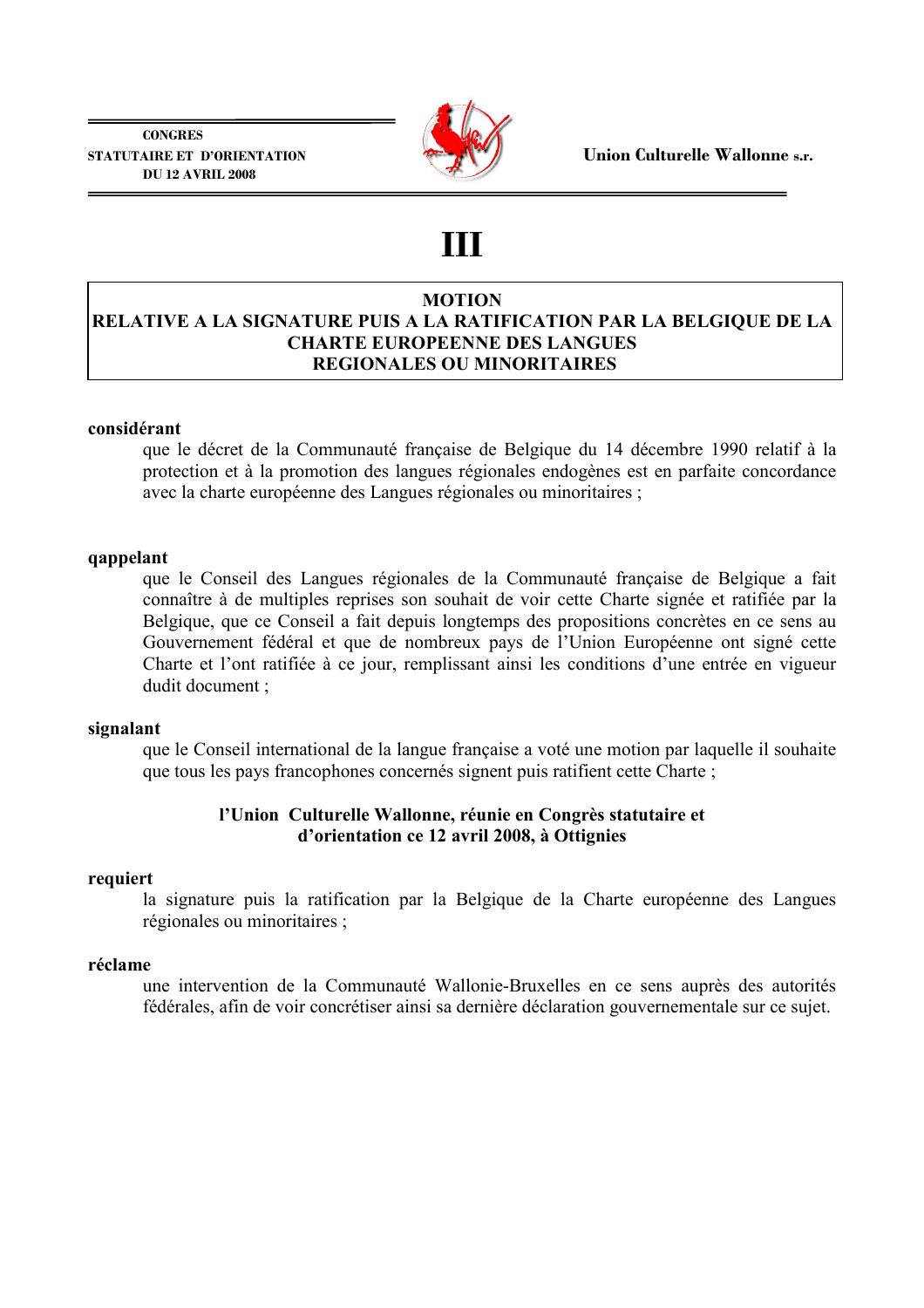

Union Culturelle Wallonne s.r.

# IV

### **MOTION CONCERNANT LES MEDIAS**

### **Constatant objectivement**

Le peu de place réservé aux langues régionales de Wallonie dans le paysage audiovisuel de la Communauté Française de Belgique. En effet :

· en radio, si l'on peut constater une amélioration des émissions de la R.T.B.F. en décrochage régional, ces émissions souffrent toujours d'une attribution très défavorable des créneaux horaires, du manque flagrant de moyens financiers et même, pour certaines d'entre elles, du minimum requis de movens humains :

• en télévision, s'il y a une amélioration dans la production de « Wallons Nous », les langues régionales de Wallonie restent toujours absentes du quotidien télévisuel des Wallons;

• en matière de télévisions communautaires, si l'on décèle un intérêt nouveau pour certaines activités et l'une ou l'autre expérience intéressante, la majorité des centres ne remplissent aucunement leur rôle de « télévision de proximité » en valorisant l'existence des langues régionales de Wallonie.

· dans le secteur des radios locales, on connaît une diversification d'émissions dans l'ensemble de la Wallonie

Alors que les langues régionales bénéficient dans la plupart des pays d'Europe de plageshoraires importantes, le wallon, le picard, le gaumais et le champenois, sont mal diffusés cependant que la vie culturelle est riche d'événements qui mériteraient d'être captés et diffusés

### **Estime**

que la diffusion des langues régionales de Wallonie dans les média est encore marginalisée.

Le Congrès

### En conséquence, le Congrès

### Charge

les instances de l'Union Culturelle Wallonne:

• de poursuivre les contacts avec la R.T.B.F. et les stations privées afin de les senssibiliser à l'utilité et aux bénéfices de la diffusion d'émissions en langues régionales de Wallonie :

· de poursuivre les contacts avec la R.T.B.F., la Fédération des Télévisions locales et les stations privées afin de les sensibiliser au travail conséquent fait d'initiative par les autres télévisions d'Europe dans la diffusion et la promotion des langues régionales ;

· d'améliorer sans cesse la collaboration établie avec la presse écrite.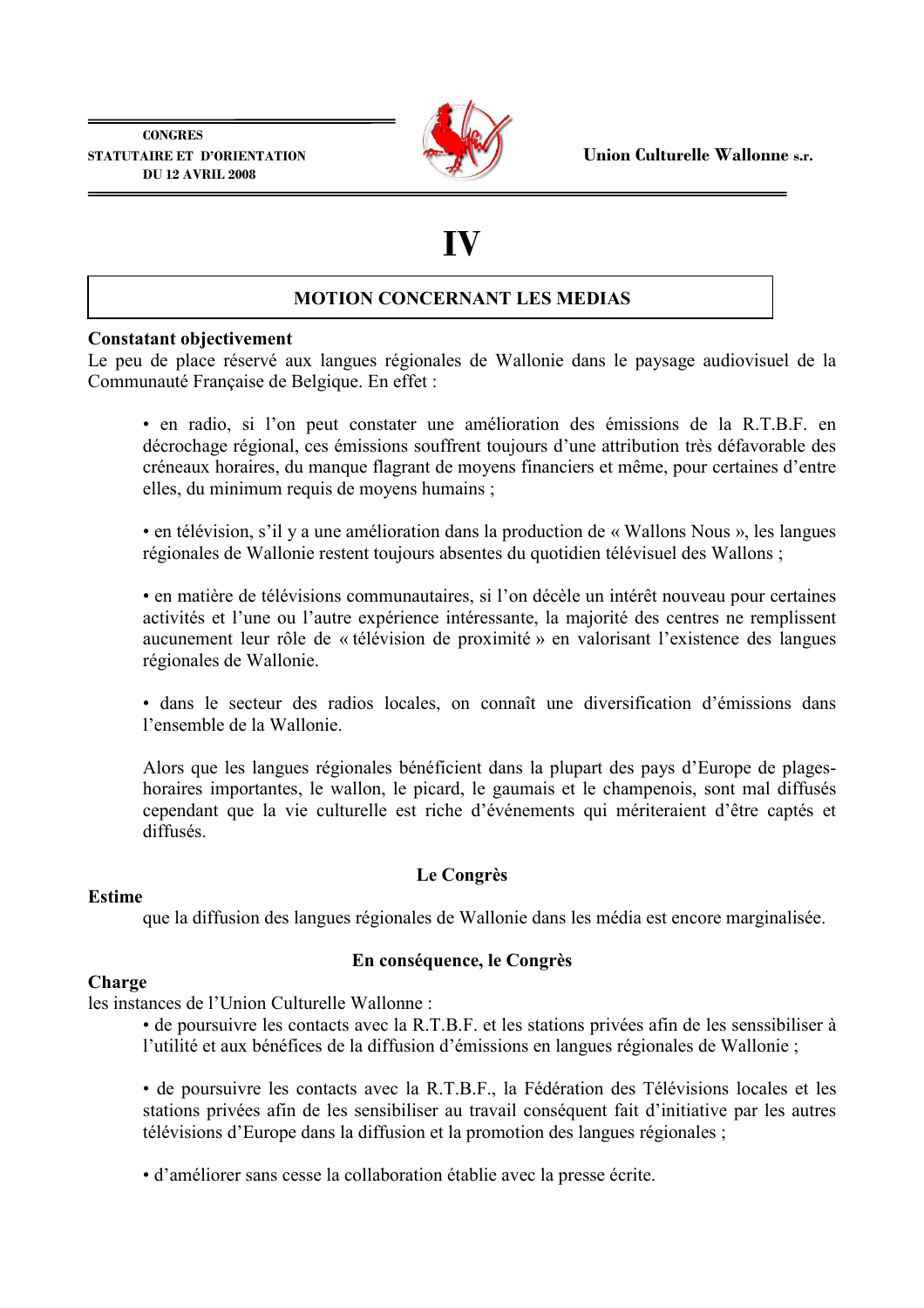

## $\bar{\mathbf{V}}$

### **MOTION CONCERNANT LES MEDIAS**

Si l'Union Culturelle Wallonne entend prendre en charge la défense des parlers wallons et de la culture régionale, c'est parce qu'elle souhaite que les Wallons soient Européens de « quelque part ».

### Le Congrès:

### décide

de poursuivre son action au sein de l'Association internationale pour la Défence des Langues et des Cultures Menacées (A.I.D.L.C.M.) du Comité International des Fédérations du Théâtre Amateur (C.I.F.T.A.) et de l'Association Internationale du Théâtre d'Amateur (A.I.T.A.), afin d'y affirmer l'existence de la Wallonie, d'y montrer la culture et les créations de notre région, de contribuer à la construction de l'Europe des cultures et des diversités, seule garante de la paix et de la démocratie;

### souhaite

que le Commissariat général aux Relations Internationales de la Communauté française de Belgique (C.G.R.I.) amplifie son aide pour la promotion de nos créateurs dans le monde;

que, conformément aux directives européennes en matière de langues et cultures régionales et minoritaires. l'avenir de nos langues régionales soit mieux pris en compte par les instances de l'Union européenne.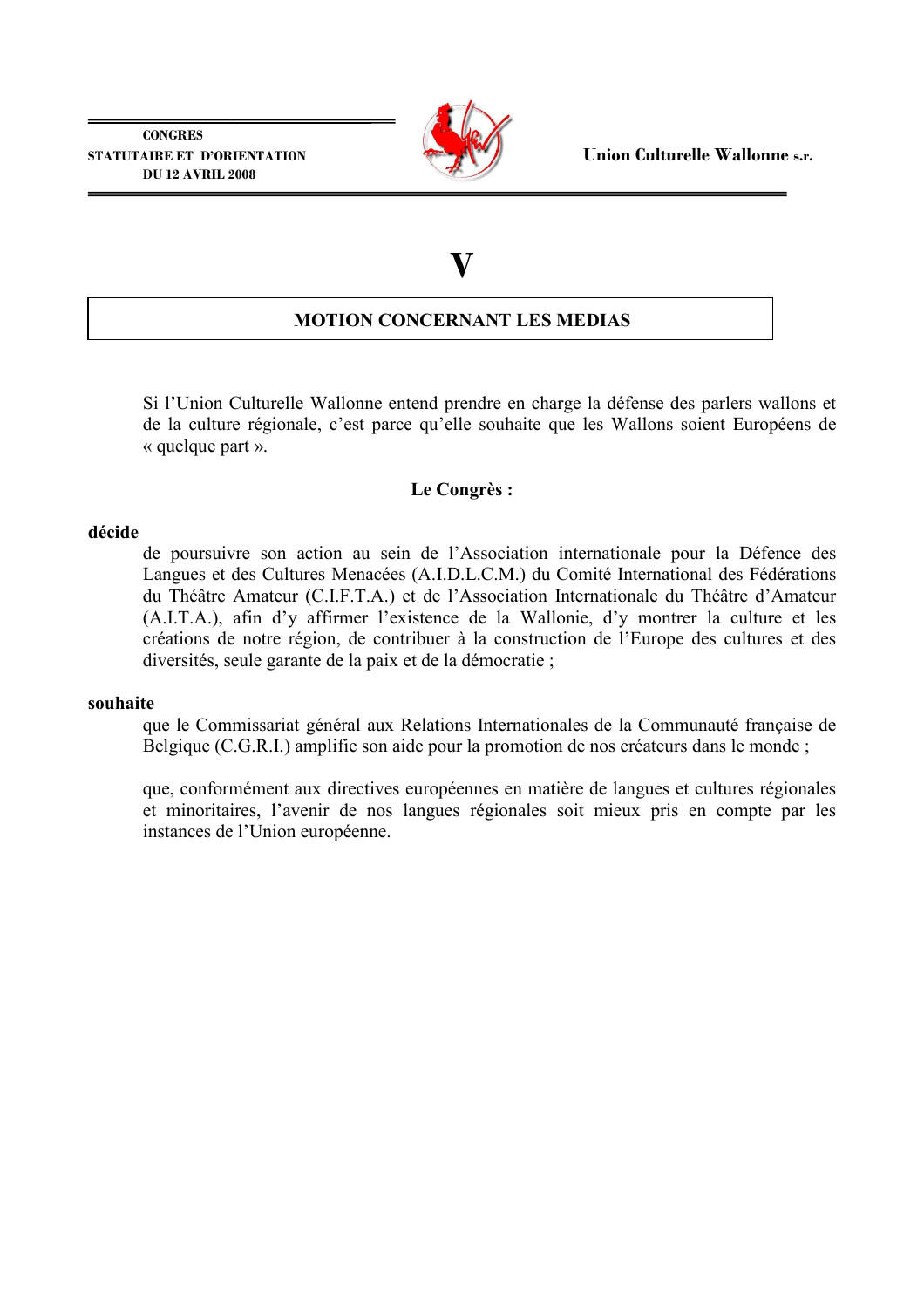

# VI

### **MOTION CONCERNANT LES POUVOIRS PUBLICS**

### Le Congrès

### réclame

des pouvoirs publics en général, pour les domaines entrant dans leurs compétences et pour les territoires placés sous la juridiction, une action volontariste et ferme en faveur de l'utilisation et de la mise en valeur des langues régionales de Wallonie.

### Le Congrès

### exige, en particulier,

Une action permanente des pouvoirs publics de tous les niveaux :

- a. pour que l'emploi des langues régionales, dans tous les domaines de la vie des hommes, soit enfin reconnu comme valeur culturelle à part entière ;
- b. pour que le wallon, le picard, le gaumais et le champenois s'inscrivent clairement comme parties intégrantes du patrimoine de la Wallonie et puissent bénéficier du même respect, du même souci de préservation et de promotion, de la même volonté d'étude scientifique que les autres facettes de notre patrimoine, tout en tenant compte de cette particularité évidente, qu'il s'agit d'un patrimoine immatériel mais vivant.
- c. pour que les décrets du Conseil de la Communauté française de Belgique des 2 février 1983 et du 14 décembre 1990 bénéficient d'avantage d'applications sans lesquelles ils ne peuvent rester que des textes symboliques de la volonté politique d'un moment :
- d. pour que le Conseil des Langues Régionales Endogènes à l'instar des autres Conseils Supérieurs Consultatifs – soit confirmé dans son indispensable rôle d'avis, et que ceux-ci soient suivis d'effets :
- e. pour que l'utilisation des langues régionales de Wallonie par les autorités politiques abandonne l'aspect trop souvent limité au seul folklore, et s'inscrive dans une recherche de qualité de la langue par consultation d'associations ou de personnes-ressources;

### Le Congrès

réclame, avec force, des pouvoirs publics issus à tous les niveaux du choix démocratique des citoyens et fonctionnant grâce aux deniers publics un efficace soutien à l'action permanente de l'Union Culturelle Wallonne et de ses composantes pour la concrétisation du Projet Culturel Global qui veut engager le peuple wallon dans la pratique de sa culture particulière.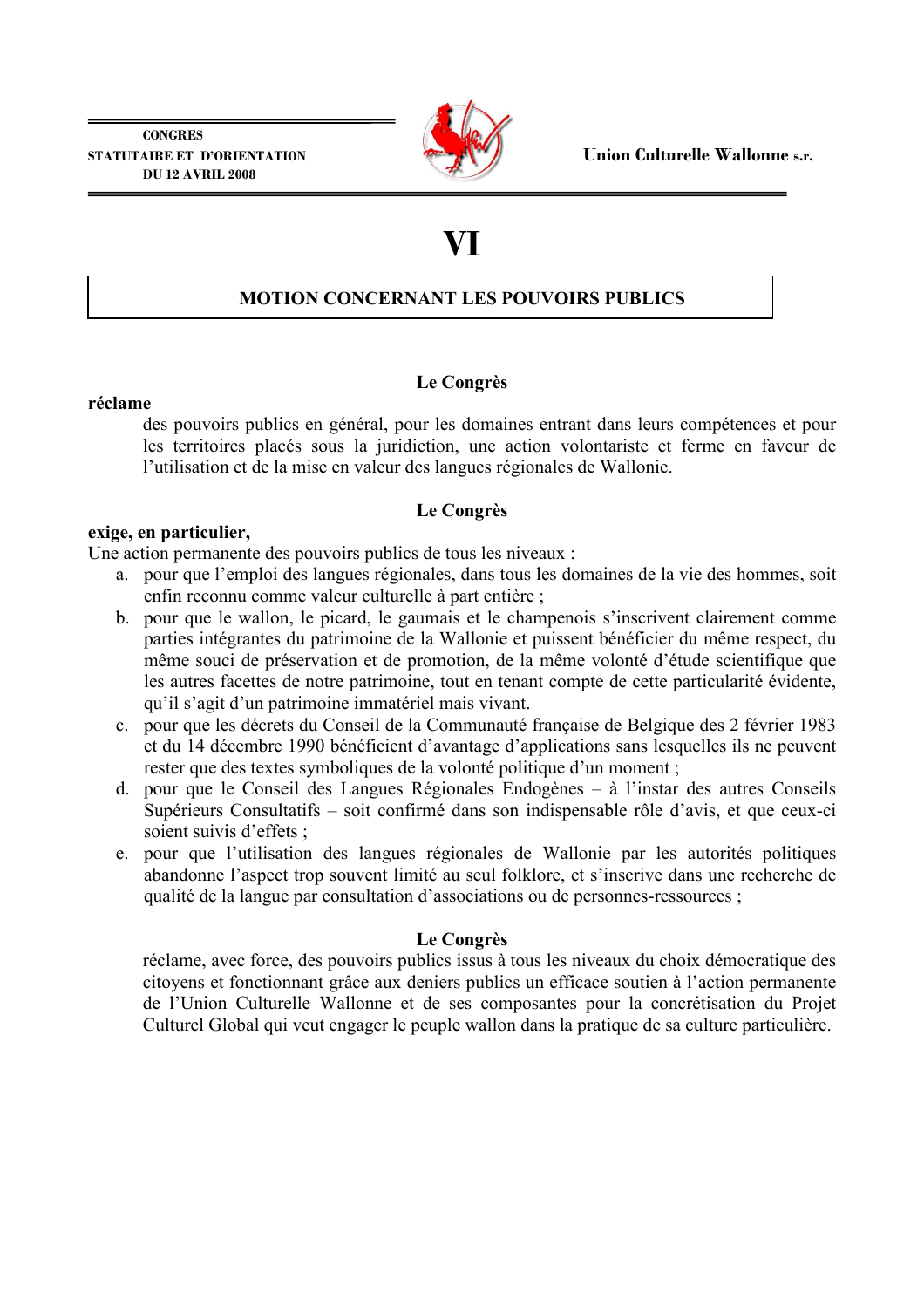

# VII

### **MOTION CONCERNANT L'ENSEIGNEMENT**

### Prenant comme référence

les travaux de pédagogie et de psycholinguistique qui font autorité et dont les conclusions confirment depuis longtemps le bilinguisme langue véhiculaire/langue régionale comme un élément essentiel prédisposant à l'apprentissage d'autres langues, ainsi qu'au développement intellectuel et social de l'enfant.

### Le Congrès

### réclame

de tous les Pouvoirs et des Partenaires une attention très particulière à l'intégration de la langue régionale endogène, outil de développement intellectuel, linguistique et culturel, dans le processus éducatif des enfants et des adolescents, ainsi que dans la formation de jeunes adultes:

### s'adresse

particulièrement

Au Ministre de l'Enfance et de l'Enseignement fondamentale pour qu'il adopte enfin une attitude générale conforme à la volonté des wallons d'intégrer leur langue régionale dans leur développement culturel :

de manière générale

au même Ministre et à sa formation politique pour qu'ils marquent clairement leur volonté d'aller dans le sens des nombreuses initiatives des gouvernements démocratiques européens quant à la reconnaissance et la promotion des langues régionales, particulièrement dans l'enseignement :

### demande

avec une extrème inistance que conjointement à l'introduction prônée d'un bilinguisme obligatoire dans l'enseignement primaire, soient enfin mis en application, par des mesures et des moyens adaptés, les dispositions des Décrets du 2 février 1983, du 14 décembre 1990 ainsi que du récent décret de juillet 1998 relatif aux Arts de la Parole dans les Académies de Musique et dans l'Enseignement Secondaire à Distance, en s'inspirant aussi des recommandations déposées par la Commission d'intégration des langues régionales et ratifiées par le Conseil des langues régionales endogènes de la Communauté française de Belgique;

### se tient

à la disposition pour un partenariat efficace en vue d'assurer une maîtrise des langues régionales dans la formation initiale et continuée des enseignants.

### En conséquence, le Congrès :

#### mandate

les instances de l'Union Culturelle Wallonne pour poursuivre des démarches opportunes et suivies auprès des pouvoirs Organisateurs et des organisations reconnues des parents, des enseignants et des étudiants, tout niveaux et tout types d'enseignement confondus;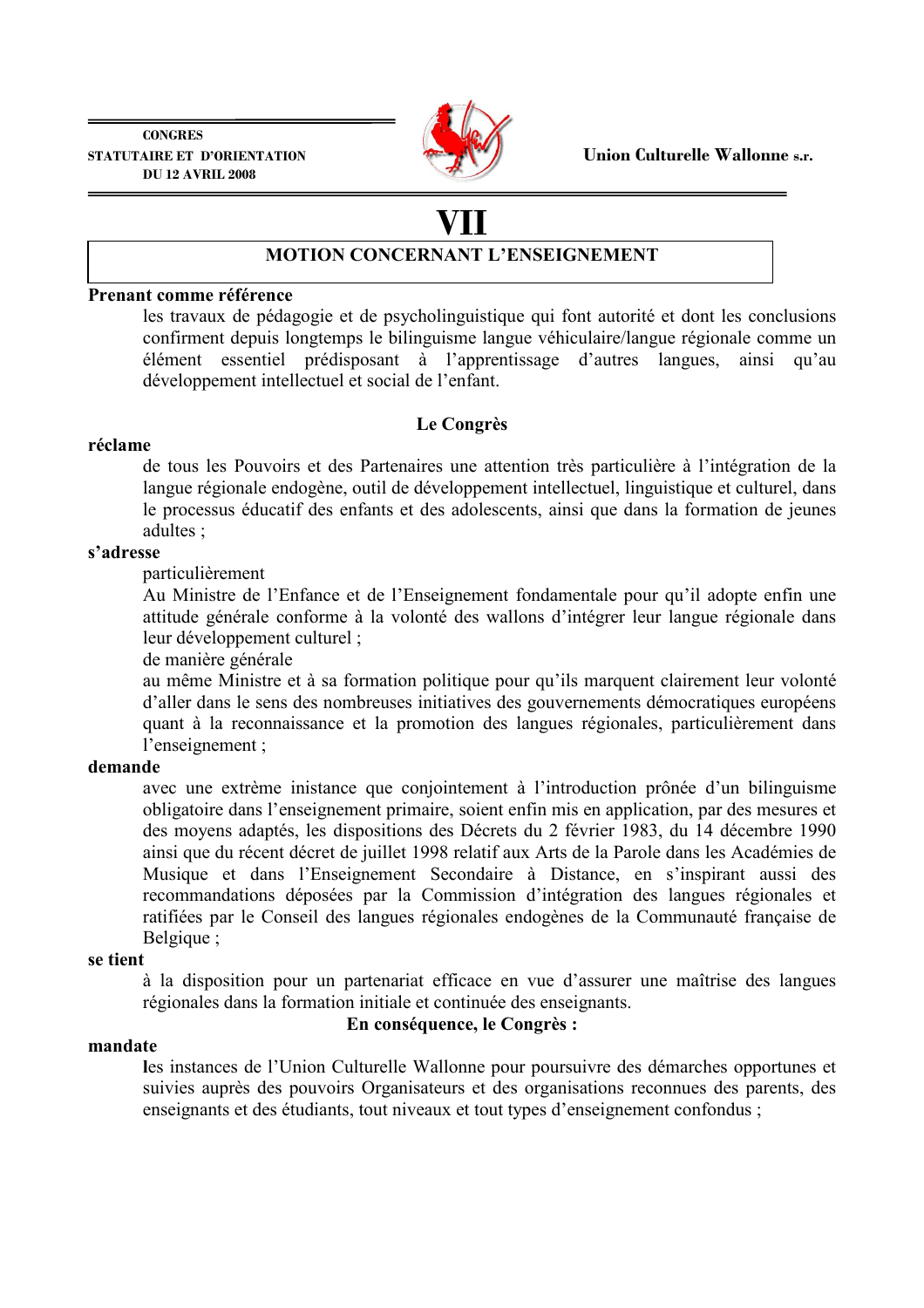

### souhaite

une intervention rapide auprès des Institutions de formation des futurs enseignants afine d'obtenir l'inscription de l'apprentissage et de l'exploitation des langues régionales endogènes dans leurs programmes :

### invite

les responsables des compagnies théâtrales et des centres régionaux qui assurent des cours de wallon à collaborer en cyue d'assurer, notamment aux jeunes comédiens, une formation à la langue en vue d'une communication orale correcte et rigoureuse dans la langue régionale (qui ne peut se contenter d'être du français teinté d' accents picards, gaumais, champenois ou wallons) ;

### demande

à tous les membres de l'Union Culturelle Wallonne de se considérer comme les premiers acteurs de l'apprentissage et de la transmission des langues régionales dans leur entourage et leur famille.

### propose

aux mandataires politiques membres ou sympathisants de l'Union de se regrouper dans une association dont le but serait de défendre l'intégration des langues régionales dans l'enseignement ;

### insiste

pour que les membres de l'Union Culturelle Wallonne prennent l'engagement de solliciter les pouvoirs de proximité (communes, provinces,...) pour développer dans leur entité toutes initiatives favorables à l'apprentissage et à l'usage des langues régionales, comme les y autorise le décret de 1983.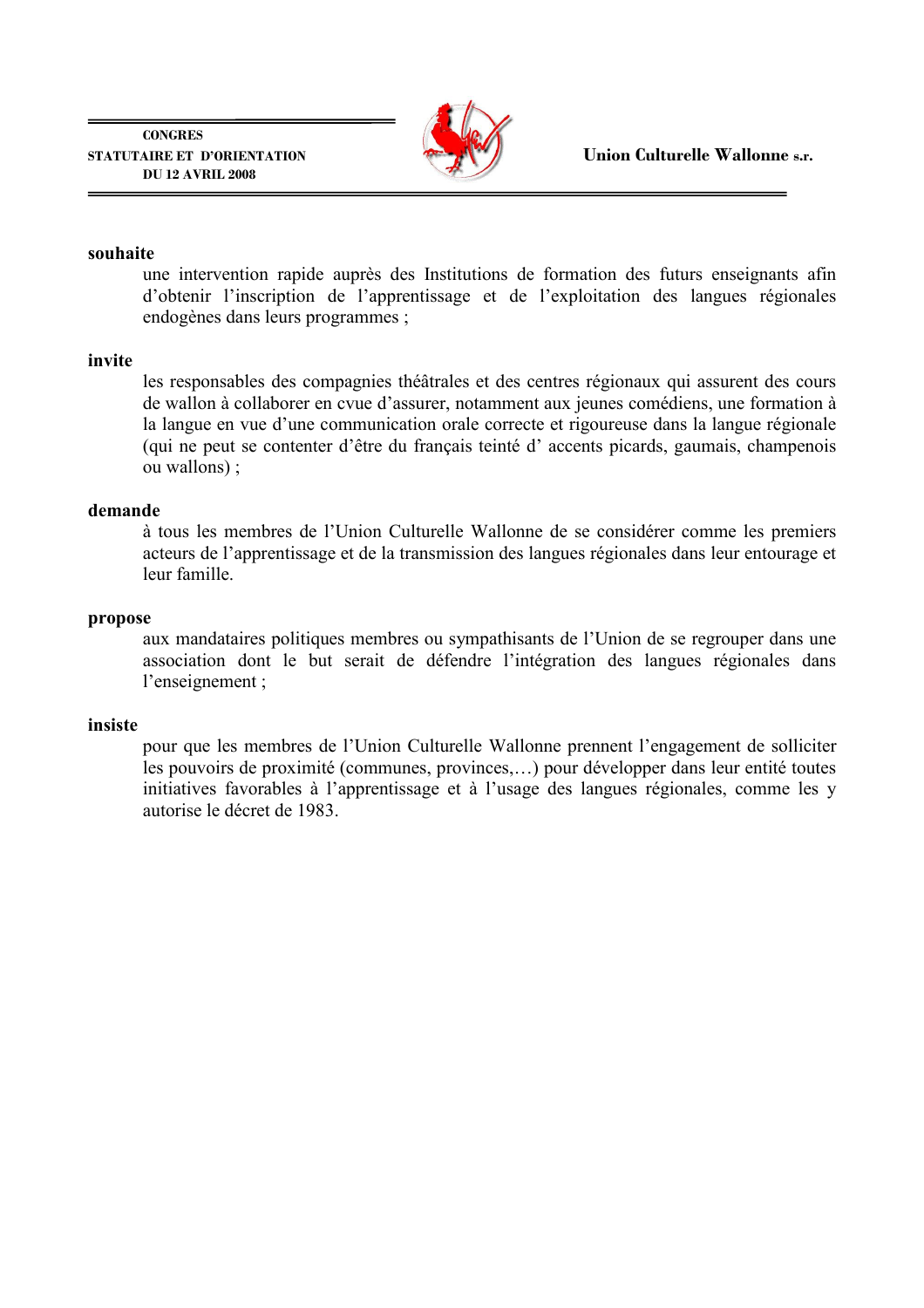

# VIII

## **ENSEIGNEMENT** (bis)

Le Congrès :

- constate que, malgré l'investissement d'artistes et de bénévoles en faveur de la langue wallonne, celle-ci ne cesse de perdre de sa vitalité et entre dans le processus décrit par les linguistes comme « la mort des langues  $\gg$
- considère cependant, comme le confirment des faits historiques anciens et plus récents (de l'hébreu en  $\overline{\phantom{a}}$ Israël au breton), que « l'action humaine peut toujours renverser le cours des choses (J.-L. Calvet)
- constate à ce sujet que l'avis des plus grands spécialistes est unanime : si la transmission familiale est devenue un leurre, seule l'introduction du wallon à l'école peut encore en assurer la survie
- estime en conséquence qu'il serait normal et souhaitable que la Communauté Française responsable de l'enseignement mette en place avec des personnes compétentes un groupe de travail devant aboutir à l'instauration d'un cours de wallon à l'école
- fait confiance au Ministre-Président de la Communauté Française, qui a exprimé récemment son sentiment d'appartenance à sa communauté, pour prendre en compte notre demande.